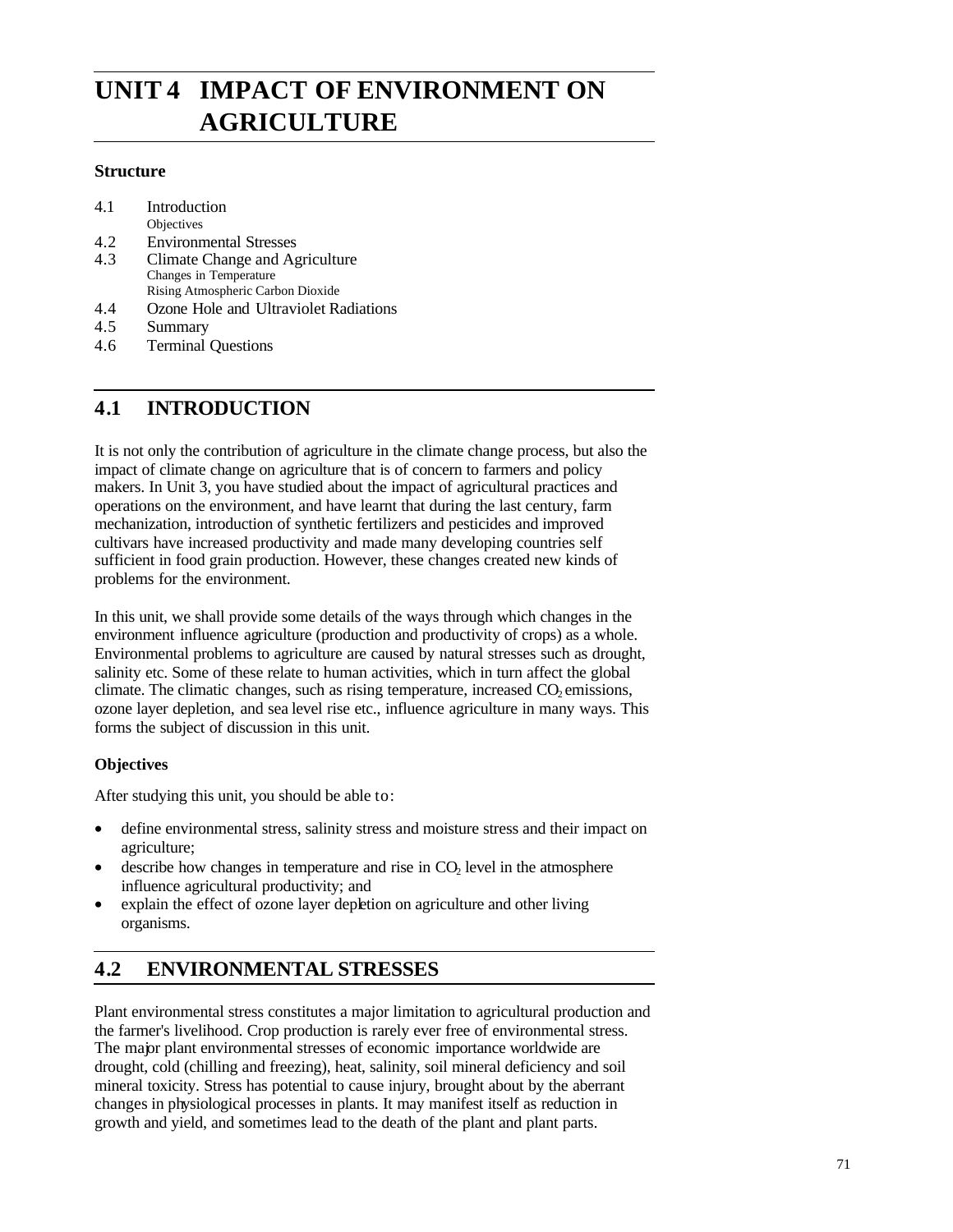Plant stress can be very obvious visually; but often it is so slight as to go unnoticed by the casual observer until the yield results are in. Adverse soil moisture and temperature conditions in combination with nutrient deficiencies, diseases, insects, and weeds interact to create complex crop stress (Table 4.1). And proper diagnosis of such stress under field conditions becomes difficult.

| <b>Physical</b> | <b>Chemical</b>  | <b>Biotic</b>           |  |
|-----------------|------------------|-------------------------|--|
| Drought         | Air pollution    | <b>Human Activities</b> |  |
| Temperature     | Allelochemicals  | Insect                  |  |
| Radiation       | <b>Nutrients</b> | Pests                   |  |
| Flood           | Pesticides       | <b>Diseases</b>         |  |
| Wind            | Salinity         |                         |  |

#### **Table 4.1: Sources of environmental stress for plants**

#### **Moisture stress**

Water is one of the major elements for agriculture and its shortage will certainly decrease crop production and productivity. In most of the arid and semi-arid regions, precipitation is too low to produce crops.

**While heat availability determines the probability that a crop will reach maturity in a region, moisture availability establishes yield potential.**

#### **The occurrence of moisture stress during flowering, pollination, and grain filling, is harmful to most crops** and particularly so to corn, soybean and wheat. Increased evaporation from the soil and accelerated transpiration in the plants causes moisture stress; as a result ther e is a need to develop crop varieties with greater drought tolerance. Peak irrigation demands also rise due to more severe heat waves. Additional investment for dams, reservoirs, canals, wells, pumps, and piping are needed to develop irrigation networks in new locations. Finally, intensified evaporation increases the hazard of salt accumulation in the soil.

Frequent droughts not only reduce water supplies but also increase the amount of water needed for plant transpiration. Higher air temperatures can also be felt in the soil, where warmer conditions are likely to speed up the natural decomposition of organic matter and increase the rates of other soil processes that affect fertility.

#### **Salinity Stress**

Salinity and drought stress are the major causes of historic and modern agricultural productivity losses throughout the world. Both drought and salinity may lead to inhibition of plant growth. Soil salinity affects plant physiology through changes of water and ionic status in the cells. Ionic imbalance occurs in the cells due to excessive accumulation of Na<sup>+</sup> and Cl<sup>−</sup> (sodium and chlorine ions) and reduces uptake of other mineral nutrients, such as  $K^+$ ,  $Ca^{2+}$ , and  $Mn^{2+}$  (potassium, calcium and manganese ions).

The agricultural use of saline soils can benefit many developing countries. Salt tolerant plants can utilize land and water unsuitable for salt-sensitive crops (**glycophytes**) for the economic production of food, fodder, fuel and other products. **Halophytes** (plants that grow in soils or waters containing significant amounts of inorganic salts) can harness saline resources that are generally neglected and are usually considered impediments rather than opportunities for development.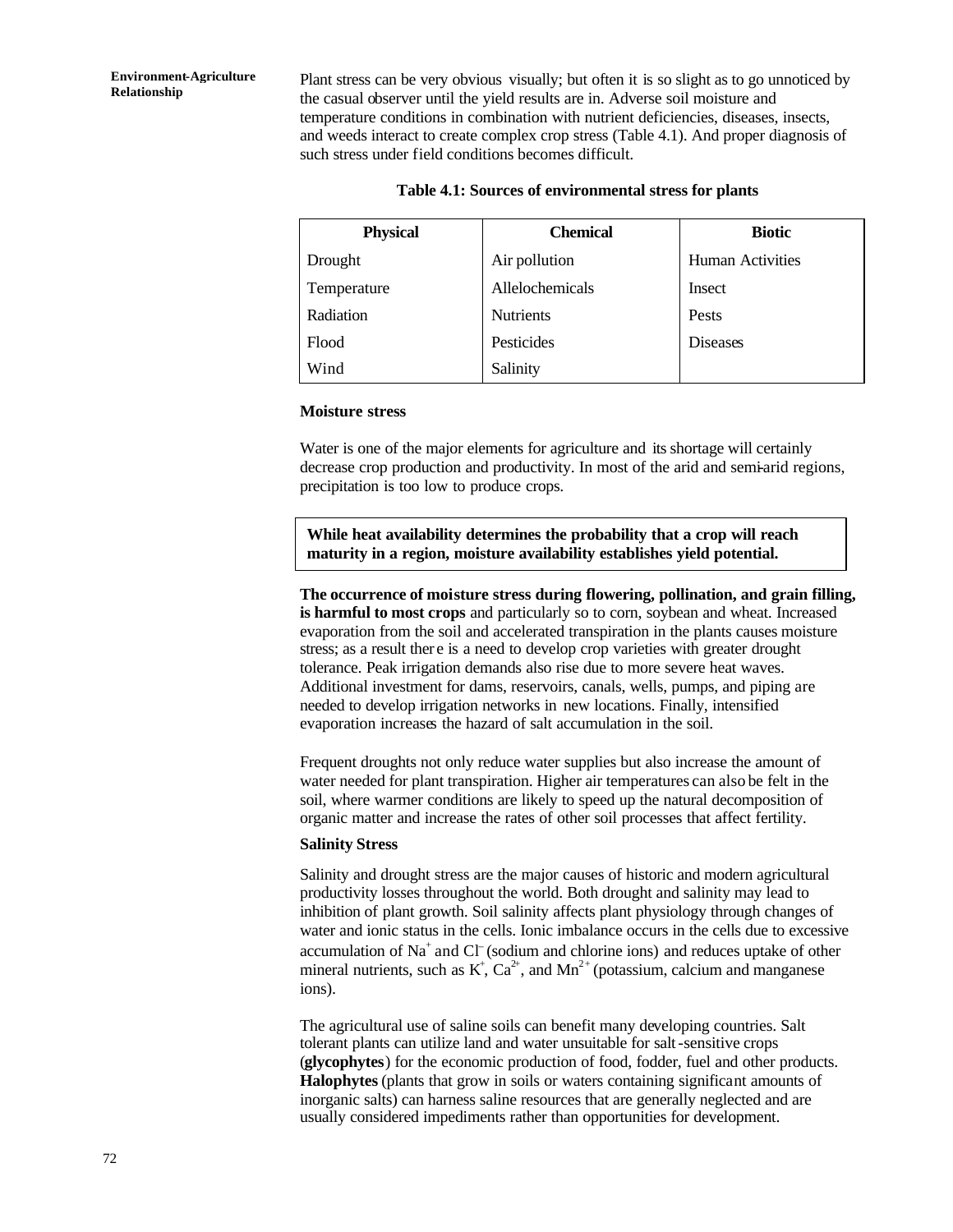There are three possible domains for the use of salt tolerant plants in developing countries. Theses are:

- 1. Farm lands salinised by poor irrigation practices,
- 2. Coastal deserts, and
- 3. Arid areas that overlie reservoirs of brackish water

You may like to attempt an SAQ to fix these ideas.

### **SAQ 1**

What do you understand by moisture stress and salinity stress? What effect do these stresses have on plants, in general?

# **4.3 CLIMATE CHANGE AND AGRICULTURE**

Climate is one of the primary determinants of agricultural productivity. Agriculture has been a major concern in the discussions on climate change. You have learnt in Unit 3 that the increased atmospheric concentration of greenhouse gases (GHGs) is contributing to the process of climate change and global warming (Fig.4.1). In fact, the United Nations Framework Convention on Climate Change (UNFCCC) cites maintenance of our societal ability for food production in the face of climate change as one of the key motivations.



**Fig.4.1: Changing atmosphere and agriculture**

### **Our Changing Atmosphere**

Energy from the sun controls the earth's climate and weather, and heats the surface of the earth; in turn, the earth radiates energy back into space. Atmospheric greenhouse gases (water vapour, carbon dioxide, and other gases) trap some of the outgoing energy, retaining heat somewhat like the glass panels of a greenhouse. Without this natural "greenhouse eff ect," temperatures would be much lower than they are now, and life as known today would not be possible. Instead, thanks to greenhouse gases, the earth's average temperature is a more hospitable 60°F. However, problems may arise when the atmospheric concentration of greenhouse gases increases.

Since the beginning of the Industrial Revolution, atmospheric concentrations of carbon dioxide have increased by nearly 30%, methane concentrations have more than doubled, and nitrous oxide concentrations have risen by about 15%. These increases have enhanced the heat-trapping capability of the earth's atmosphere.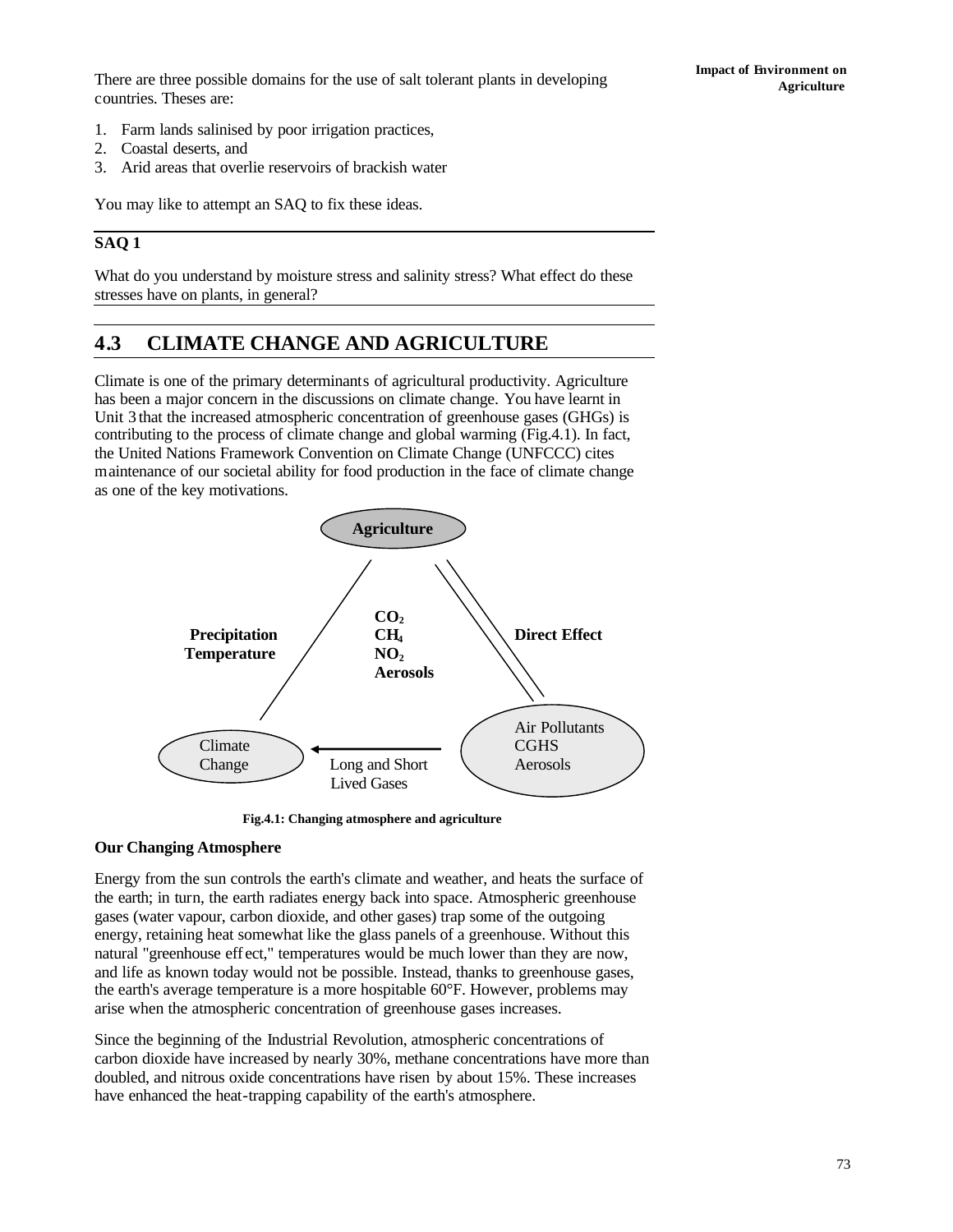#### **Relationship** You may like to know: **Why are greenhouse gas concentrations increasing?**

Generally scientists believe that the combustion of fossil fuels and other human activities are the main reasons for the increased concentration of  $CO<sub>2</sub>$ . Plant respiration and the decomposition of organic matter release more than 10 times the  $CO<sub>2</sub>$  released by human activities; but these releases have generally been in balance during the centuries leading up to the Industrial Revolution with carbon dioxide having been absorbed by terrestrial vegetation and the oceans.

An estimate of future emissions is difficult, because it depends on infrastructural, demographic, economic, technological, policy, and institutional developments. By 2100, in the absence of emissions control policies, carbon dioxide concentrations are projected to be 30-150% higher than today's levels.

#### **Green House Gases and their Effects**

The greenhouse effect plays a crucial role in regulating the heat balance of the earth. It allows the incoming short-wave solar radiation to pass through the atmosphere relatively unimpeded; but the long-wave terrestrial radiation emitted by the earth's surface is partially absorbed and then re-emitted by a number of trace gases in the atmosphere (Fig.4.2.). These gases known as **GHGs** (greenhouse gases) are: **water vapour, carbon dioxide, methane, nitrous oxide and ozone** in the troposphere and in the stratosphere. This natural greenhouse effect warms the lower atmosphere.

If the atmosphere were transparent to the outgoing long wave radiation emanating from the earth's surface, the equilibrium mean temperature of the earth's surface would be considerably lower and probably below the freezing point of water. Mere incidence of GHGs in the atmosphere, by itself, is no concern. What is more important is that their concentration should stay within reasonable limits so that the global ecosystem is not unduly affected.

However, by increasing the concentrations of natural GHGs and by adding new GHGs like chloroflo uro carbons, the global average and the annual mean surface-air temperature (referred to as the global temperature) can be raised, although the rate at which it will occur is uncertain. This is the **enhanced greenhouse effect**, which is over and above that occurring due to natural greenhouse concentration. Such a rise in the atmospheric concentration of GHGs has led to an upward trend in global temperature.



# **The Greenhouse Effect**

**Fig.4.2: The Green House effect**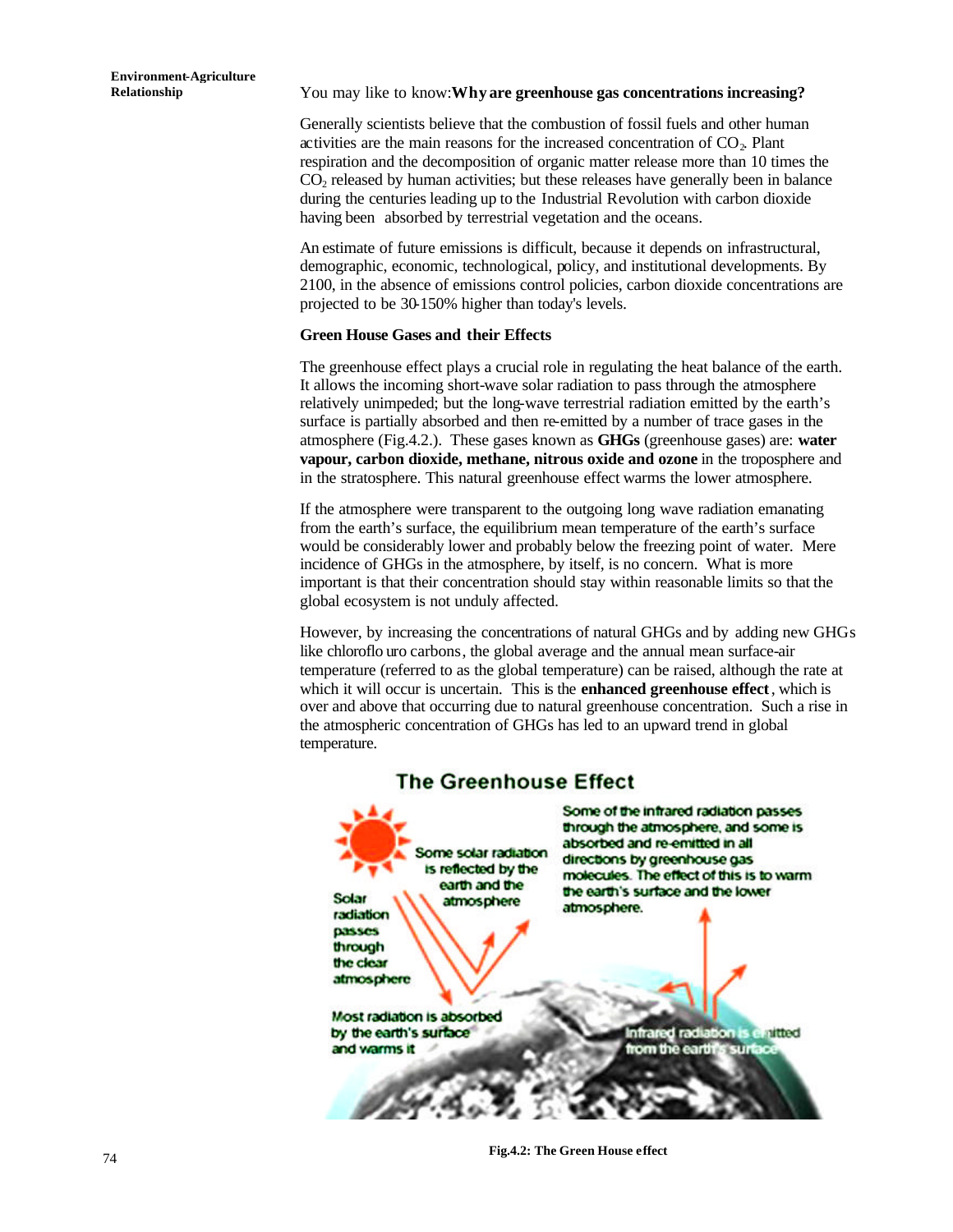# **Agriculture Some sources of GHGs are: Agriculture**

- Energy production,
- Industries,
- Changes in land use patterns, and
- Agriculture and livestock.

However, sinks of GHGs like the following, help in removing them from the atmosphere:

- a) Ocean is an important reservoir of  $CO<sub>2</sub>$ .
- b) Vegetation and soil sequester  $CO<sub>2</sub>$ .
- c) Major sink for methane  $(CH_4)$  is its reaction with OH in the troposphere.
- d) There is no mechanism for the removal of halogenated halocarbons viz. (CFCs and HCFCs/ hydrochlorofluorocarbon); they are only removed by the photo dissociation in the stratosphere.

While it is required to follow the general commitments under the Framework Convention on Climate Change, many countries are not required to adopt any GHG reduction targets. Irrespective of international commitments, it seems prudent to be ready with

- Inventory of sinks and sources of GHG emission;
- Predictions of the cumulative impact of national and international GHG emissions to plan for temperature and sea level rise;
- Land use plans for the coastal areas likely to be affected;
- Water and land management strategies especially in the agricultural sector.

The atmospheric concentration of  $CO<sub>2</sub>$  has grown from about 280 to almost 370 ppmv, Methane (CH<sub>4</sub>) from 0.70 to 1.72 ppmv (in 1994), Nitrous oxide (N<sub>2</sub>O) from 280 to about 310 ppbv and CFC -12 from zero to 5.03 pptv since the industrial period (Table 4.2). This enhanced the naturally occurring green house effect.

| Gas                                                                     | CO <sub>2</sub>                  | CH <sub>4</sub>  | $N_2$ O       | <b>CFC-12</b>     |
|-------------------------------------------------------------------------|----------------------------------|------------------|---------------|-------------------|
| Pre-<br>industrial<br>atmospheric<br>concentration                      | 280 ppmv                         | $0.70$ ppmv      | 280 ppbv      | $\theta$          |
| <b>Current</b><br>concentration                                         | $370$ ppm $v$                    | $1.72$ ppm $v$   | 310 ppbv      | $5.03$ pptv       |
| <b>Current</b>                                                          | 0.5%                             | 0.80%            | 0.25%         | 4%                |
| annual<br>increase $(\% )$                                              | $(1.5 \text{ to } 1.8)$<br>ppmv) | (0.013)<br>ppmv) | $(0.75$ ppby) | $(18-20$ pptv $)$ |
| Atmospheric<br><b>Life Time</b><br>(Yrs.)                               | 50-200                           | $12 - 17$        | 150           | 102               |
| <b>Global</b><br>warming<br>potential<br>relative to<br>CO <sub>2</sub> | 1                                | 24.5             | 320           | 4000              |

#### **Table 4.2: Green house gases influenced by anthropogenic activities**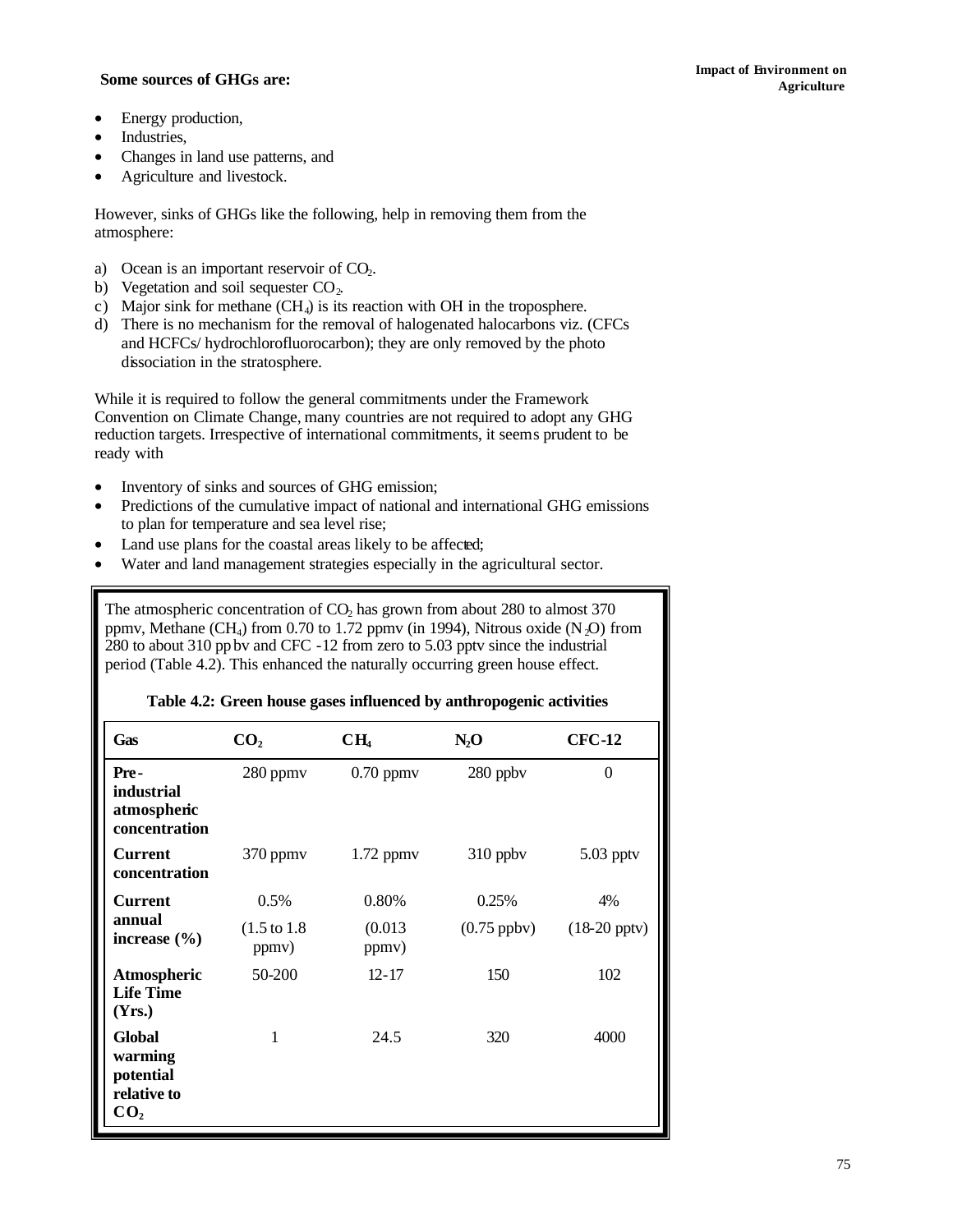**Relationship** Agronomic and economic impacts from climate change depend primarily on two factors:

- 1. The rate and magnitude of change in climatic factors and the agricultural effects of these changes; and
- 2. The ability of agricultural production to adapt to changing environmental conditions.

The snow cover in the Northern Hemisphere and floating ice in the Arctic Ocean have decreased. Globally, sea level has risen 4-8 inches over the past century. Worldwide precipitation over land has increased by about one percent. Increasing concentrations of greenhouse gases are likely to accelerate the rate of climate change. Scientists expect that the average global surface temperature could rise by 0.6-2.5°C in the next fifty years and by 1.4-5.8  $\degree$  C in the next century, with significant regional variation.

Evaporation will also increase, which will increase average global precipitation. Soil moisture is likely to decline in many regions, and intense rainstorms are likely to become more frequent (Fig.4.3).

Climate change can impact agricultural sustainability in two interrelated ways:

- First, by diminishing the long-term ability of agro ecosystems to provide food and fibre supply for the world's population; and
- Second, by inducing shifts in agricultural regions that may encroach upon natural habitats, at the expense of floral and faunal diversity.

Global warming may encourage the expansion of agricultural activities into regions now occupied by natural ecosystems such as forests, particularly at mid- and highlatitudes. Forced encroachments of this sort may thwart the processes of natural selection of climatically-adapted native crops and other species.

While the overall, global impact of climate change on agricultural production may be small, regional vulnerabilities to food deficits may increase, due to problems of distributing and marketing food to specific regions and groups of people. For subsistence farmers and more so for people who now face a shortage of food, lower yields may result not only in measurable economic losses, but also in malnutrition and even famine.



**Fig.4.3: Advantages and disadvantages of global warming**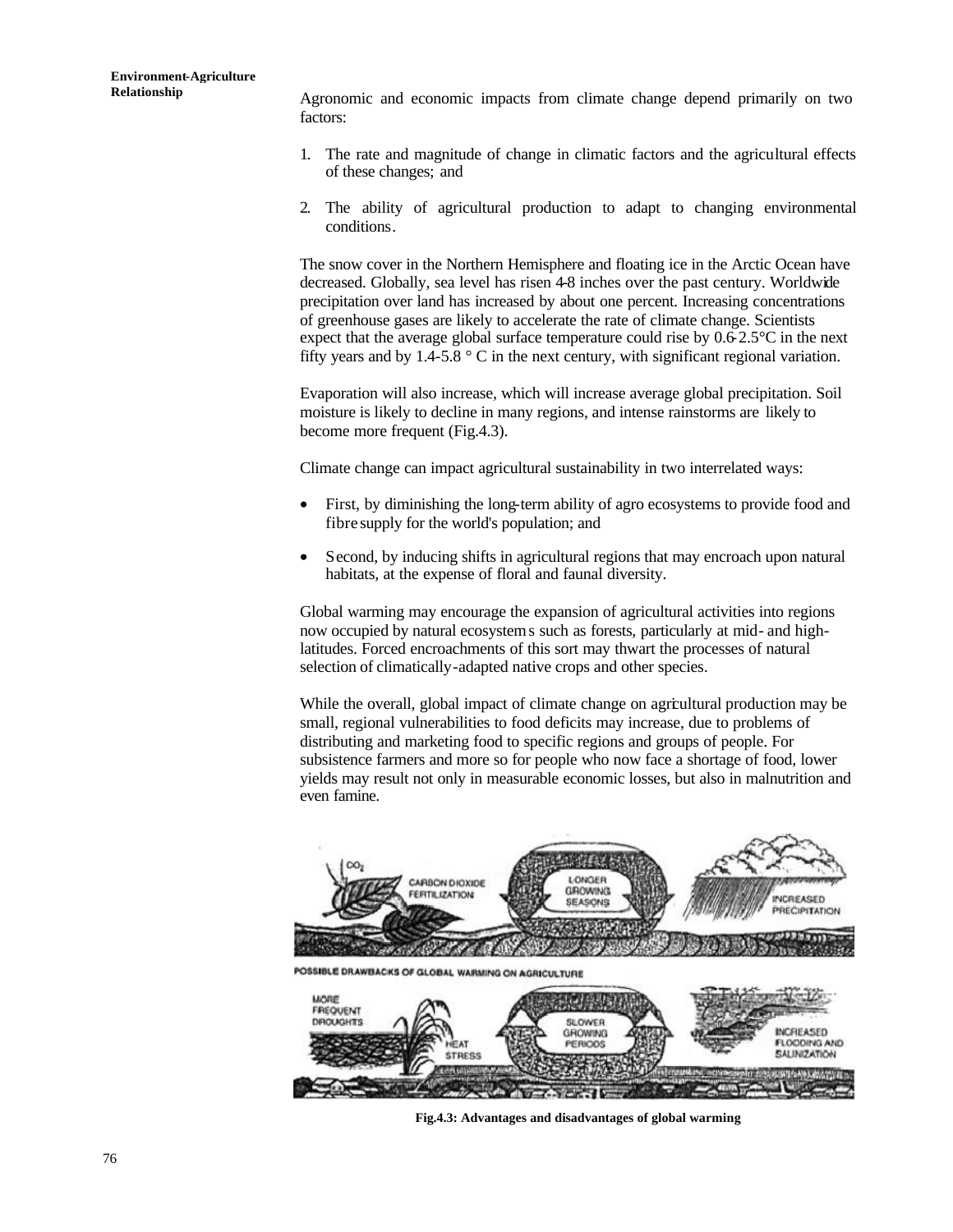# **4.3.1 Changes in Temperature Agriculture**

The Intergovernmental Panel on Climate Change (IPCC) in its latest assessment report projects that the earth's average surface temperature could rise by  $1.4 - 5.8$  degrees C over the next 100 years (Fig.4.4).



**Fig.4.4: Average temperature at the Earth's surface, 1950-99** **Source:** *Goddard Institute for Space studies number 70 (GISS).*

The panel has concluded that this would result in:

- ♦ Severe water stress in the arid and semiarid land areas in southern Africa, the Middle East and southern Europe.
- ♦ ?Decreased agricultural production in many tropical and subtropical countries, especially countries in Africa and Latin America.
- ♦ ?Higher worldwide food prices as supplies fail to keep up with the demand of an increasing population.
- $\blacklozenge$  Major changes in the productivity and composition of critical ecological systems, particularly coral reefs and forests.
- ♦ Tens of millions of people at risk from flooding and landslides, driven by projected increases in rainfall intensity and, rising sea levels in coastal areas.

Rising global temperatures are expected to raise sea level, and change precipitation and other local climate conditions. Changing regional climate could alter forests, crop yields, and water supplies. It could also affect human health, animals, and many types of ecosystems. Deserts may expand into existing rangelands, and features of some of our National Parks may be permanently altered.

Most of the United States is expected to warm, although sulphates may limit warming in some areas. Scientists currently are unable to determine which parts of the world will become wetter or drier, but there is likely to be an overall trend towards increased precipitation and evaporation, more intense rainstorms, and drier soils. Unfortunately, many of the potentially most important impacts depend upon whether rainfall increases or decreases, which cannot be reliably projected for specific areas.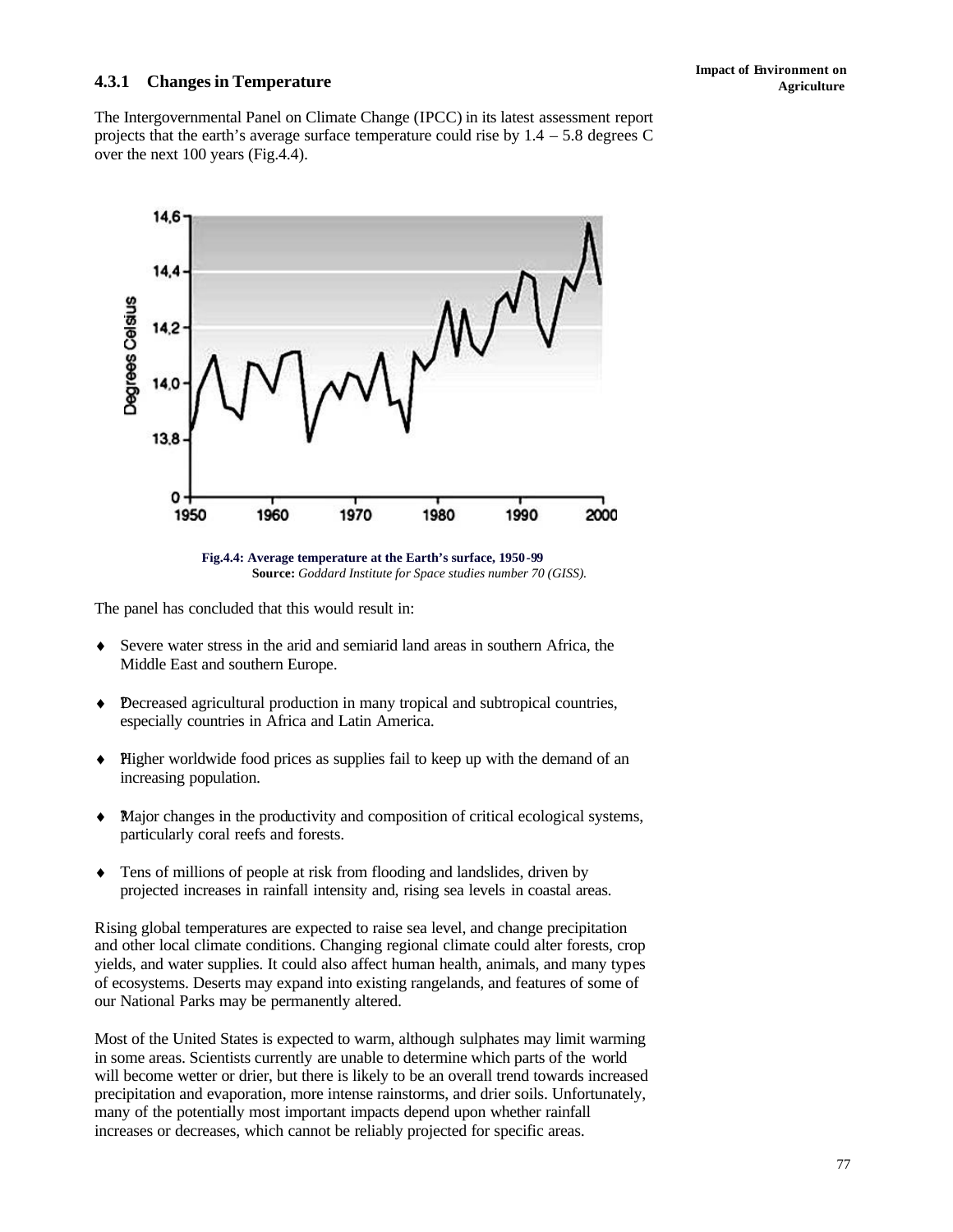It has also been observed that the warming has not been globally uniform, Northern hemisphere is experiencing more warming than Southern hemisphere (Fig.4.5). The most obvious feature of the global average temperature record is that of considerable variability, not just year to year but from decade to decade. However, there is still a lot of uncertainty on temperature changes.



Global and Hemispheric Annual Temperature Anomalies

**Fig.4.5: Temperature changes over the years**

*Climate and agricultural zones would tend to shift towards the poles.* Because average temperatures are expected to increase more near the poles than near the equator, the shift in climate zones will be more pronounced in the higher latitudes. In the mid-latitude regions  $(45 \text{ to } 60^{\circ} \text{ latitude})$ , the shift is expected to be about  $200\text{-}300$ km for every degree Celsius of warming. Since today each one of the latitudinal climate belts is optimal for particular crops, such shifts could have a powerful impact on agricultural and livestock production. Crops for which temperature is the limiting factor may experience longer growing seasons. For example, in the Canadian prairies the growing season might lengthen by 10 days for every  $1^{\circ}$ C increase in average annual temperature.

*While some species would benefit from higher temperatures, others might not.* A warmer climate might, for example, interfere with germination or with other key stages in their life cycle. It might also reduce soil moisture; evaporation rates increase in mid-latitudes by about 5% for each  $1^{\circ}$ C rise in average annual temperature. Another potentially limiting factor is that soil types in a new climate zone may be unable to support intensive agriculture as practiced today in the main producer countries. For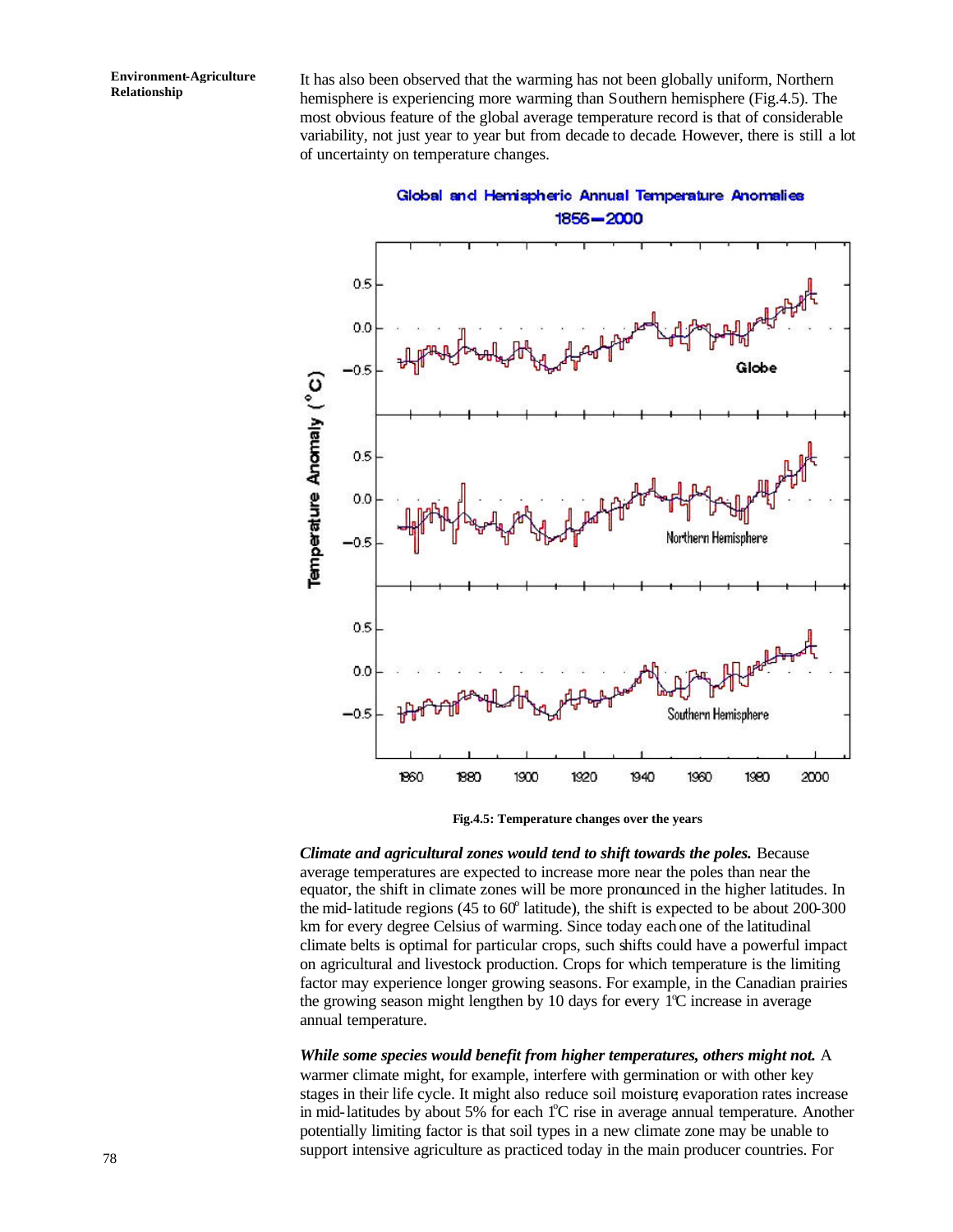example, even if sub-Arctic Canada experiences climatic conditions similar to those now existing in the country as southern grain-producing regions, its poor soil may be unable to sustain crop growth.

Longer growing seasons and warm winter will enable insect pests to complete a greater number of reproductive cycles and also allow larvae to winter-over in new areas and cause greater infestation during the following crop season. Altered wind patterns may change the spread of both wind-borne pests and of the bacteria and fungi that are the agents of crop diseases.

Climate models suggest that potential evapo-transpiration tends to rise most where the temperature is already high (i.e., low to mid latitudes), while precipitation tends to increase most where the air is cooler and more readily saturated by the additional moisture (i.e., in higher latitudes and near seacoasts). Thus, drier conditions may occur in many of the world's most important agriculture regions, a consequence that could have great practical importance. Both demand for and the supply of water for irrigation will be affected by changing hydrological regimes. Water quality tends to deteriorate under conditions of low flows and higher water temperatures, predicted for arid areas. In such areas, the effect of climate change on water quality may be especially significant.

#### *Mid-latitude yields may be reduced by 10-30% due to increased summer dryness.*

Climate models suggest that today's leading grain-producing areas − in particular the Great Plains of the US− may experience more frequent droughts and heat waves by the year 2030. Extended periods of extreme weather conditions would destroy certain crops, negating completely the potential for greater productivity through " $CO<sub>2</sub>$ fertilization". During the extended drought of 1988 in the US Corn Belt region, for example, corn yields dropped by 40% and, for the first time since 1930, US grain consumption exceeded production. The pole ward edges of the mid-latitude agricultural zones− northern Canada, Scandinavia, Russia, and Japan in the northern hemisphere, and southern Chile and Argentina in the southern one − may benefit from the combined effects of higher temperatures and  $CO<sub>2</sub>$  fertilization. But the problems of rugged terrain and poor soil suggest that this would not be enough to compensate for reduced yields in the more productive areas. In a  $2 \times CO_2$  climate, an overall decline in production of wheat may be expected as a consequence of increase in temperature in the mid-latitudes.

*The impact on yields of low-latitude crops is more difficult to predict.* While scientists are relatively confident that climate change will lead to higher temperatures, they are less sure of how it will affect precipitation − the key constraint on low latitude and tropical agriculture. Climate models do suggest, however, that the intertropical convergence zones may migrate pole ward, bringing the monsoon rains with them. The greatest risks for low-latitude countries, then, are that reduced rainfall and soil moisture will damage crops in semi-arid regions, and that additional heat stress will damage crops and especially livestock in humid tropical regions.

Warm temperatures may expand crop producing lands but crops that have become adapted to the growing-season day lengths of the middle and lower latitudes and may not respond well to the much longer days of the high latitude summers. Less than optimal conditions for net growth are more likely in warmer lower latitude regions.

Agriculture in low -lying coastal areas, where impeded drainage of surface water and of groundwater, as well as intrusion of seawater into estuaries and aquifers, might take place, would be threatened by sea-level rise. Adaptations may come in the form of switching crop varieties, introduction of high-efficiency irrigation which may involve major investments. Another way would be to breed heat and drought-resistant crop varieties by utilizing genetic resources that may be better adapted to new climatic and atmospheric conditions. Genetic manipulation may also help to exploit the beneficial effects of  $CO<sub>2</sub>$  enhancement on crop growth and water use. Adaptation may not be easy since major shifts in crops need to be made. Grain farmers may find themselves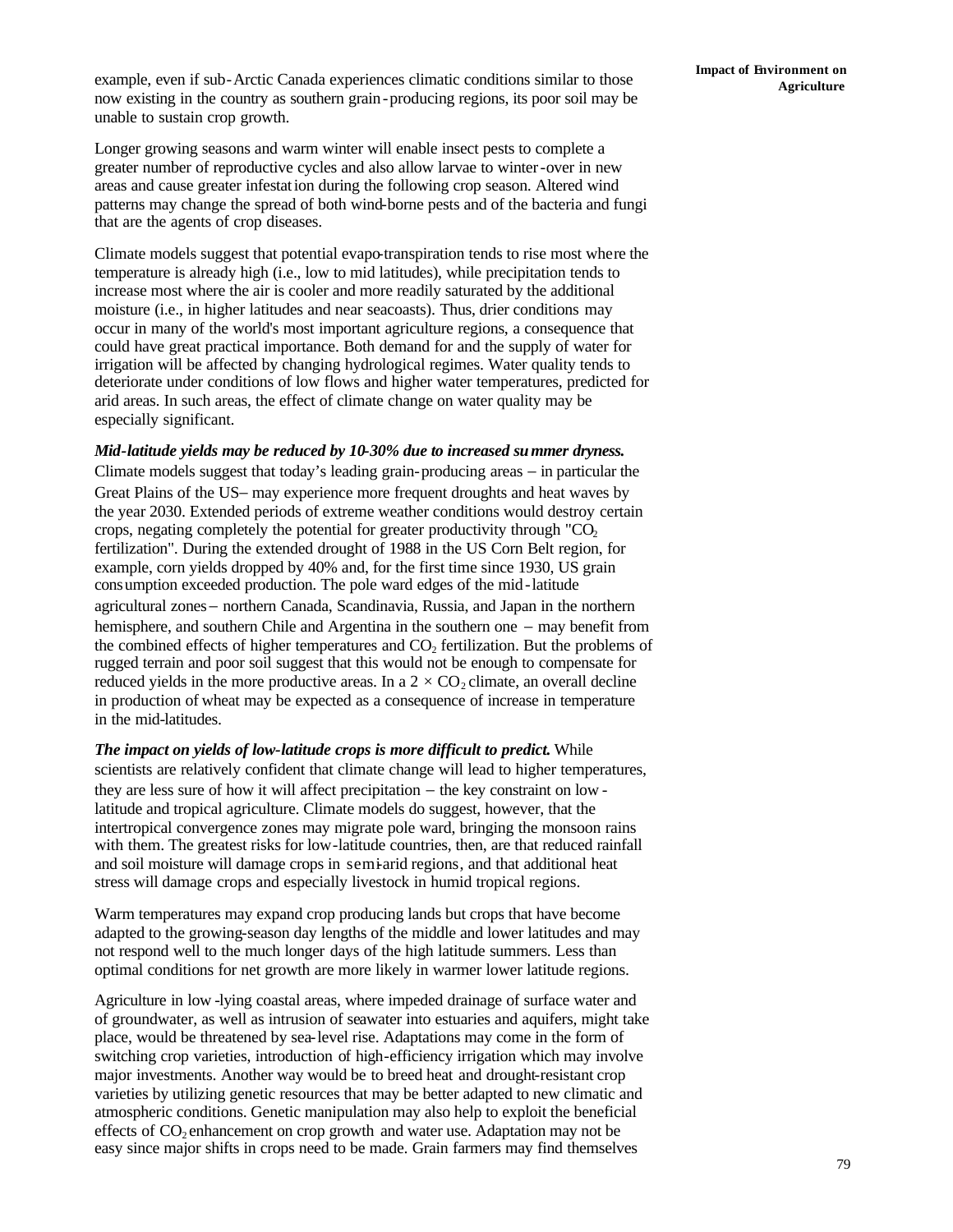more exposed to marketing problems and credit crisis brought on by higher capital and operating costs of fruit and vegetable production.

In several areas where temperature is the limiting factor in crop production, growing seasons will lengthen by several days. This shift could also have disastrous effects on the economy of some smaller countries whose climate belts are optimal for a particular crop. The global warming trend would also increase evaporation from soil and plants. Also, it is true that warmer air holds more water vapour than cooler air, so global warming will bring about more precipitation on a global scale. This increased precipitation, however, does not necessarily mean more precipitation in certain regions. There would tend to be more frequent droughts in some areas and more frequent flooding in others.

In Africa, right on the edge of the world's largest, driest desert, the Sahara, there is a large freshwater lake, Lake Chad. This is a great example of effects on an area due to agricultural use. Lake Chad was once the sixth-largest lake in the world, but constant drought since the 1960's has shrunk it to 1/10 its size. The Chari River, at the southeast, which provides 90% of Lake Chad's water, now averages only about half of its original 40 billion cubic meters per year in the 1930-60s. The recent low levels are a concern, and have been monitored through satellite and other means by the Lake Chad Basin Commission and others.

Crops respond to increased temperature in complex ways− above a minimum level, response to a rise in temperature tends to be positive up to a characteristic optimum range. Similarly, experiments in India reported by Sinha (1994) found that higher temperatures and reduced radiation associated with increased cloudiness caused spikelet sterility and reduced yields to such an extent that any increase in dry-matter production as a result of  $CO<sub>2</sub>$  fertilization proved to be no advantage in grain productivity. Similar studies conducted recently in Indonesia and the Philippines confirmed these results.

But when temperature exceeded, crops tended to respond negatively, resulting in a steepening drop in net growth and yield (Fig.4.6).



**Fig.4.6: Temperature response of panicle fertility (rice and peanut) and pollen germination (lime tree)**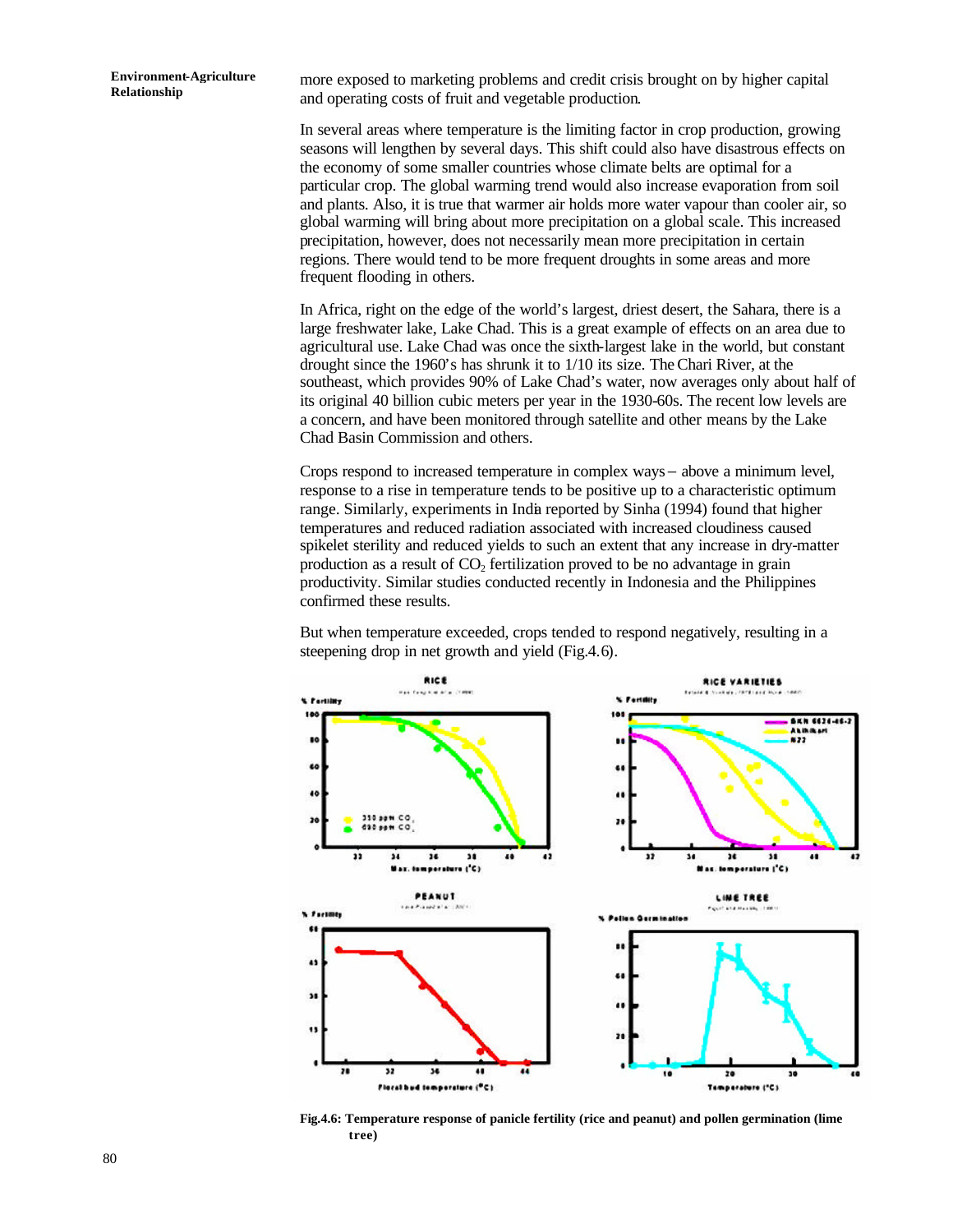The accelerated growth due to warmer temperatures results in quicker maturation and can actually reduce the yield of annual crops. Since many weeds are associated with major  $C_4$  crops (maize, sorghum, sugarcane, and millet), the weed/crop competition for such crops may favour the weeds. Feeding requirement for insects may increase:

- Higher  $CO<sub>2</sub>$  may increase the carbon-nitrogen (C:N) ratio in crop leaves, stimulating the feeding of some insects.
- Some insects may need to eat more C-enriched leaves to gain adequate nutrition.

Impacts depend on how the hydrological regime changes the total seasonal precipitation, its within-season pattern, and its between-season variability. In Fig.4.7 we summarise the impact of global environmental factors on food production.

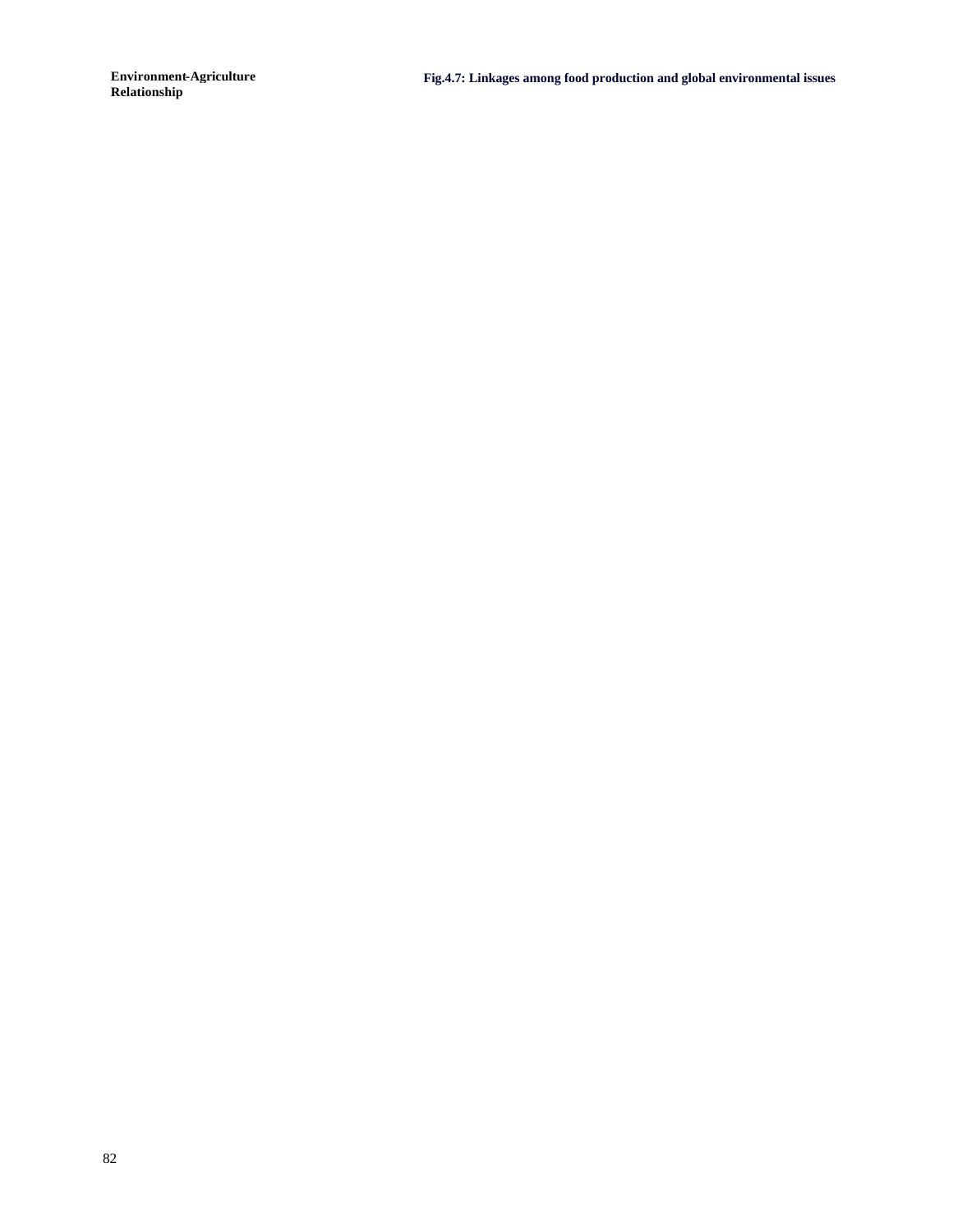# **SAQ 2**

List the factors affecting global climate change. How does the increase in temperature affect agriculture?

## **4.3.2 Rising Atmospheric Carbon Dioxide (CO2)**

Increasing atmospheric  $CO<sub>2</sub>$  levels are expected to influence crop production in many different ways. The response to an initial increase in temperature by itself in isolation should generally be positive for crop yields. (The magnitude of the response varies from crop to crop and can change from positive to negative if the temperature change is too high.)

In terms of plant growth and development, higher rates of photosynthesis are found in entire canopies placed in a  $CO<sub>2</sub>$ -enriched atmosphere due to the  $CO<sub>2</sub>$ "fertilization" effect.

#### *Effect of increased concentrations of CO2 on crop productivity*

In principle, higher levels of  $CO_2$  should stimulate photosynthesis in certain plants; a doubling of  $CO<sub>2</sub>$  may increase photosynthesis rates by as much as 30-100%. Laboratory experiments confirm that when plants absorb more carbon they grow bigger and more quickly. This is particularly true for  $C_3$  plants (so called because the product of their first biochemical reactions during photosynthesis has three carbon atoms). Increased carbon dioxide tends to suppress photo-respiration in these plants, making them more water-efficient.  $C_3$  plants include such major mid-latitude food staples as wheat, rice, and soybean. The response of  $C_4$  plants, on the other hand, would not be as dramatic (although at current  $CO<sub>2</sub>$  levels these plants photosynthesize more efficiently than do  $C_3$  plants).  $C_4$  plants include such low -latitude crops as maize, sorghum, sugar-cane, and millet, plus many pastures and forage grasses.

**Increased concentrations of CO2 boost crop productivity.** Yields of crops grown under drought conditions also respond to higher  $CO<sub>2</sub>$  concentrations. The greater the drought stress the greater is the relative response to  $CO<sub>2</sub>$  even in  $C<sub>4</sub>$  species. Thus crops grown in semi-arid environments would be expected to have as great or greater percent yield increase under high  $CO<sub>2</sub> -$  as do well watered crops. Crops with nutrient deficiencies can also respond positively to higher  $CO<sub>2</sub>$  concentration, though the extent of response and its mechanism need further investigation. The C: N ratio of the vegetation is greater for higher- $CO<sub>2</sub>$  grown plants. Moreover, there have been indications that increased  $CO_2$  concentration reduces the severity of yield reduction by soil salinity stress.

Most of the studies on climate change and agricultural production have been confined to temperate crops and hence such studies on tropical and sub-tropical crops need to be undertaken. A systematic effort to develop cost effective CO<sub>2</sub> enrichment technology in relation to crop production, may be made.

#### *Effects on Weeds, Insects, and Diseases*

Rising atmospheric  $CO<sub>2</sub>$  and climate change will also affect the associated agricultural pests. Distribution and proliferation of weeds, fungi, and insects are determined to a large extent by climate. Much more research has been done on the potential changes in weed growth than on changes in the spread of insects and diseases.

Weeds will be directly affected by changes in climate and in  $CO<sub>2</sub>$  levels. Insects and diseases are not likely to be directly affected by  $CO<sub>2</sub>$  changes, but may be affected indirectly because of altered host plant metabolism, development and morphology. New, previously unobserved combinations of climate, atmospheric constituents, and soil conditions may result and lead to new infestations of various pests. The overall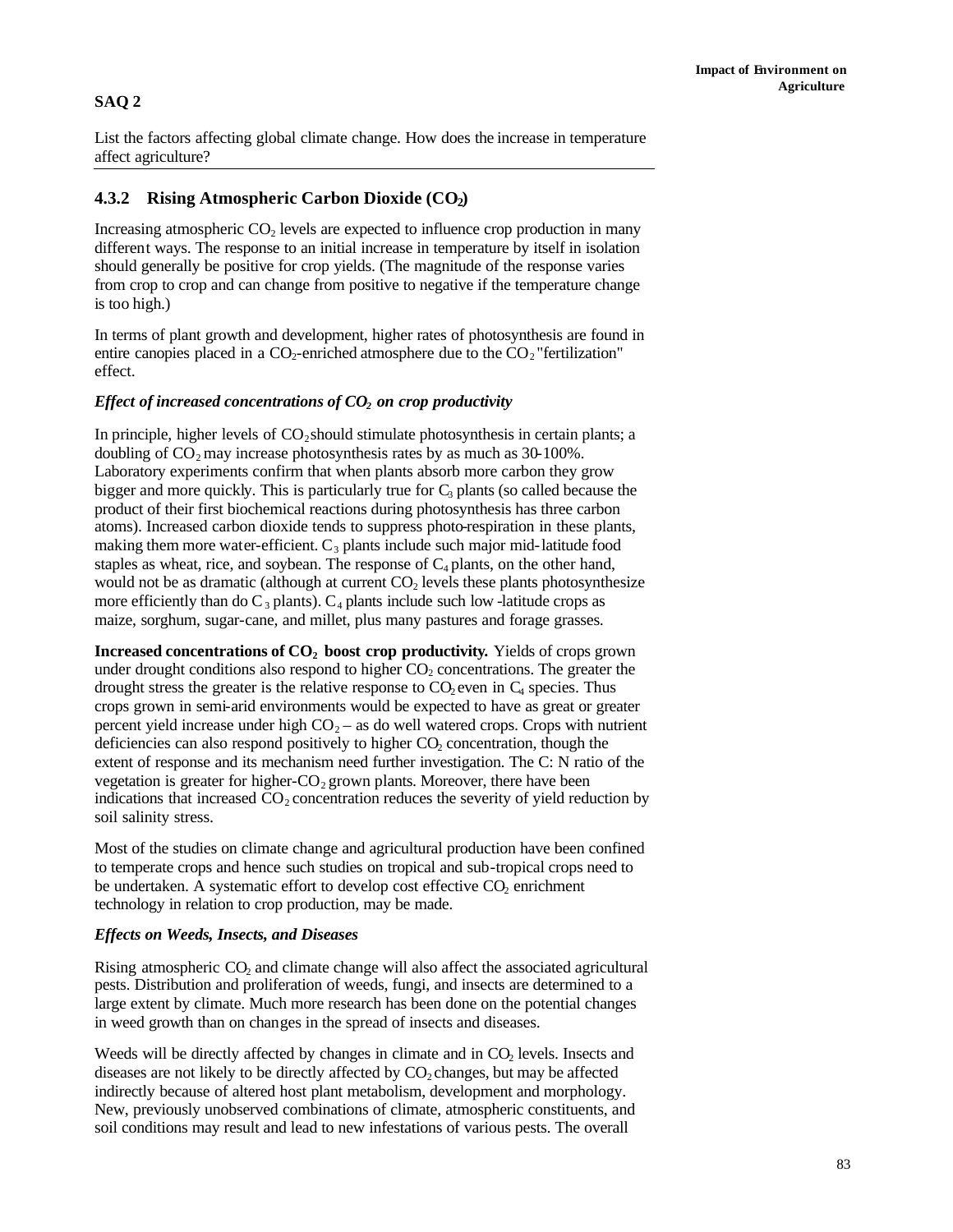importance of such developments is unclear at this point, but crop losses due to weeds, insects, and disease are likely to increase.

In general, populations of herbivorous insects are held in check by their ability to acquire enough nitrogen compounds from healthy unstressed plants. In longer term, vegetation grown in higher concentrations would be unable to support large insect population (as flea beetle, pink ball worm, leaf hopper on  $CO<sub>2</sub>$ - enriched crop with low available nitrogen).

#### *Overall impact of climate change*

Temperature, precipitation, atmospheric carbon dioxide content, the incidence of extreme events and sea level rise are the main climate change related drivers which impact agricultural production.

Briefly the main categories of implications for agricultural productivity are **crops and forage productivity and production cost** where temperature, precipitation, atmospheric carbon dioxide content and extreme events are likely to alter plant growth and harvestable or grazable yield. Changes in wheat yield as affected by climate change with time are projected in Fig.4.8. Extreme events also play a role. For example, where droughts and floods become more severe or frequent, agricultural losses would increase.



**Fig.4.8: Calculated change in wheat yield resulting from a "business as usual" increase in atmospheric CO<sup>2</sup> and modelled climate change scenario, as applied to present conditions in the 12 countries shown.** 

*Irrigation water supply* will be influenced by changes in the volume of water supplied by precipitation as well as by temperature alterations effects on evaporation. Also changes in temperature regimes can alter the timing of snow melt based runoff and thus both the seasonality of available water supply and the needed size of impoundments holding water for summer supplies. Groundwater recharge rates and aquifer exploitation may also be altered. Non-agricultural water demand by municipalities and possibly some industries is also likely to be increased by increases in temperature. Extreme events also play a role where, for example, some studies indicate that the hydrologic cycle will be intensified such that droughts and floods will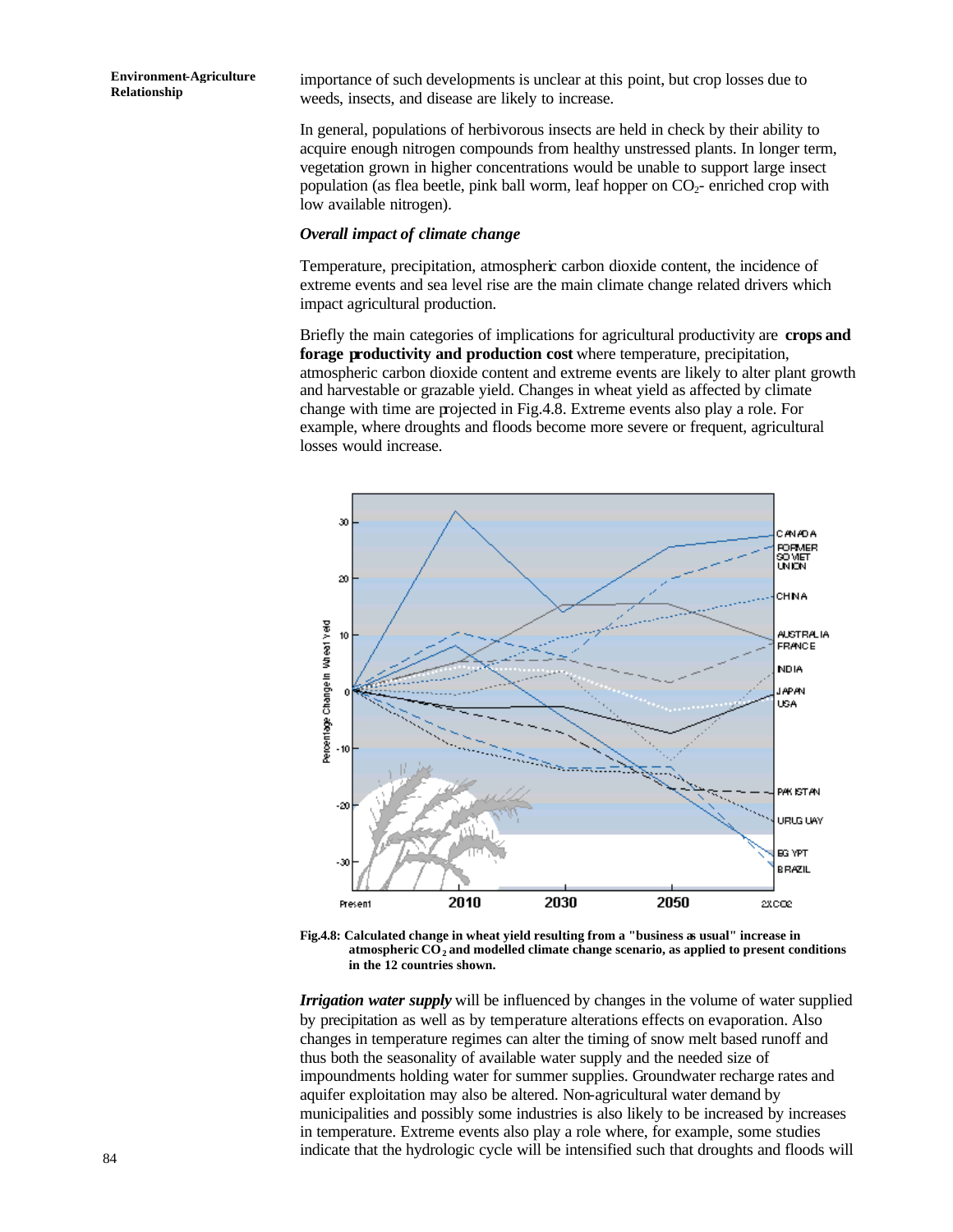become more severe in low to mid-latitude regions again altering water availability **Agriculture** seasonally and the need for impoundments.

**Other Effects:** In addition to the direct effects of climate change on agriculture, there are important indirect effects that can affect production. For example, sea level rise can inundate or require mitigation efforts along low-lying coastal regions. Indirect effects may also arise from alterations in the growth rates and distribution of weeds, pests and pathogens, rates of soil erosion and degradation, and alterations in ozone levels or UV-B radiation.

### *Effects on soil resources*

Soil is a complex and dynamic system, consisting of a solid phase (both mineral and organic, particulate and amorphous), a liquid phase (water and solutes), and a gaseous phase (air with associated water vapour, often enriched with carbon dioxide and sometimes with methane as well). Soil responds to both short-term events such as the episodic infiltration of rainfall and long-term processes, such as physical and chemical weathering.

Only rough, qualitative estimations of the predicted climate change effects on soil are practical now, due to the unc ertainties in the forecasts but also to the complex, interactive influences of hydrological regime, vegetation, and land use. Factors that need to be considered include:

- Temperature effects on soil nutrients;
- Hydrological effects on soil nutrients;
- $CO<sub>2</sub>$  effects on soils; and
- Soil carbon accretion/depletion.

*Soil suitability for agricultural production* is affected in terms of available soil moisture for plant growth, moisture storage capacity and fertility. In particular, soil moisture loss is determined by temperature and maintenance of a constant water supply. Of course, any temperature increase needs to be offset by precipitation increases and/or expansions in applied irrigation water. Furthermore, microbial decomposition is stimulated by warmer temperatures. Therefore, the availability of soil nutrients and organic matter which helps hold the soil moisture may be negatively affected by warmer temperatures.

*Livestock productivity and production cost* are affected both directly and indirectly. Direct effects involve consequences for the balance between heat dissipation and heat production. In turn, a change in this balance can alter: a) animal mortality, b) feed conversion rates, c) rates of gain, d) milk production, and e) conception rates. Appetite may also be affected. Finally, carrying capacity in a region is altered by changes in the availability of feed and fodder.

# **SAQ 3**

Explain the impact of rising atmospheric  $CO<sub>2</sub>$  on agricultural production.

# **4.4 OZONE HOLE AND ULTRAVIOLET RADIATIONS**

Ozone is an unstable molecule formed by lightning and when free oxygen atoms are released in an oxygen-rich atmosphere. In atmosphere, most ozone is created when normal oxygen molecules are split apart by the action of ultraviolet light in normal sunshine. Ozone remains at the top of the atmosphere where it absorbs ultraviolet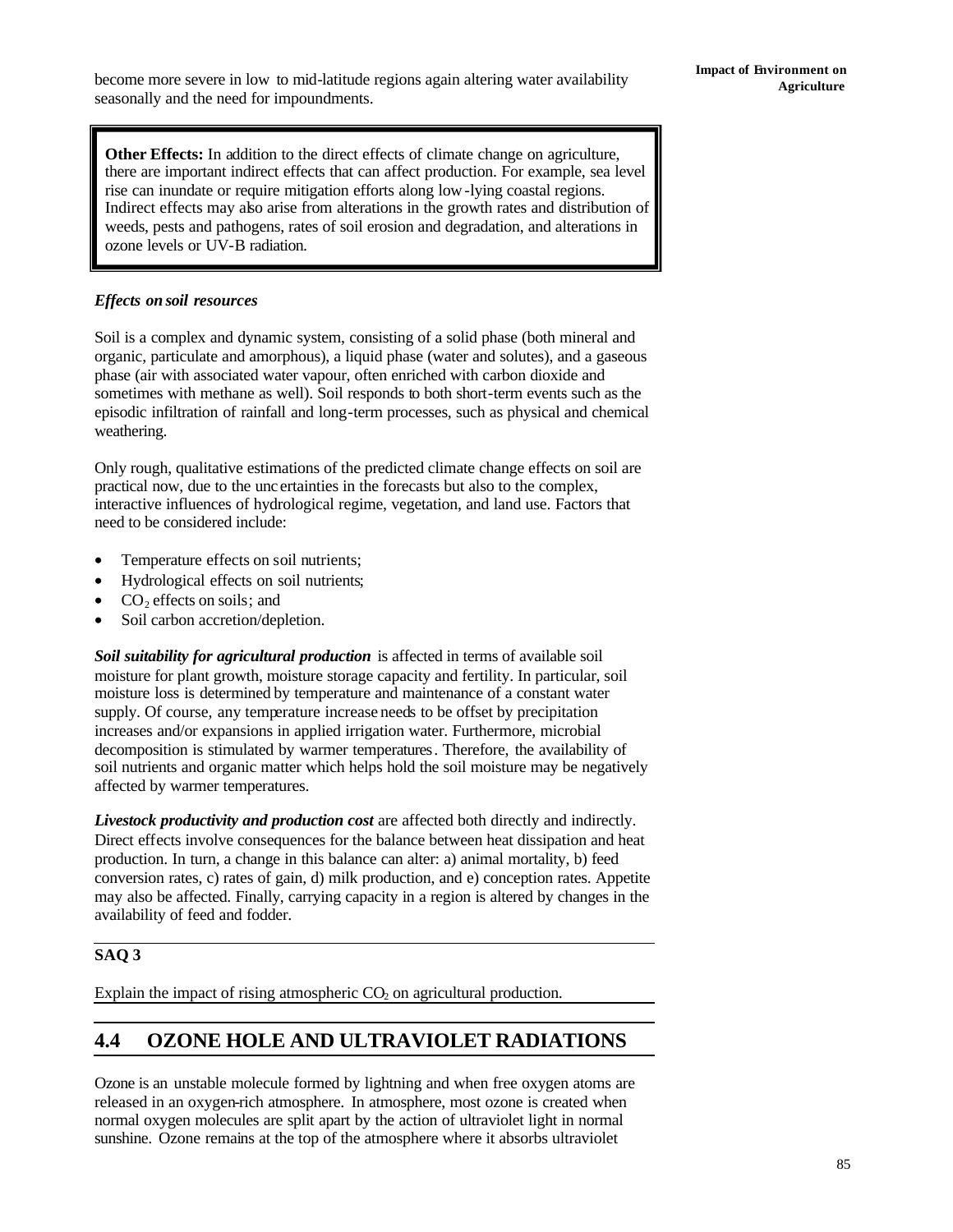light, forming a "protective layer." Ozone decays naturally. It is broken apart faster in the presence of CFCs (refrigerants and propellants), oxides of nitrogen (auto emissions, power plants, forest fires, and volcanoes), and methane (agriculture and volcanoes). Thus, ozone that drifts into the lower atmosphere is destroyed. The "hole" refers to a thinning of this layer because of chemical reactions in the upper atmosphere, especially at the Earth's poles. The Antarctic ozone hole is defined as thinning of the ozone layer over the continent to levels significantly below pre-1979 levels. Ozone blocks harmful ultraviolet "B" rays. Loss of stratospheric ozone has been linked to skin cancer in humans and other adverse biological effects on plants and animals.

The size of the ozone hole reached 10.9 million square miles on September 11, 2003. It was slightly larger than the North American continent, but smaller than the largest hole ever recorded, on September 10, 2000, when it covered 11.5 million square miles.

Life at the Earth's surface is protected from the harmful ultraviolet (UV) radiation from the Sun by the stratospheric ozone layer. Over the last several decades, synthetic chemical compounds, such as chlorofluorocarbons (CFCs) and halons, were developed to provide a new generation of refrigerants, insulating foams, fire retardants, and other products. Unfortunately, after extensive use of these compounds, it was discovered that they remain inert in the atmosphere until they reach the stratosphere, where they break down into an active form that destroys ozone (Fig.4.9). One chlorine atom originating from a CFC molecule can destroy thousands of protective ozone molecules.



**Fig.4.9: The location of the ozone layer**

Satellite and ground-based observations confirm that losses of ozone are occurring seasonally, particularly in the springtime polar vortex of the Antarctic stratosphere, leading to what is known as the ozone "hole." Also of concern is the more moderate ozone depletion observed in mid-latitudes, where a large portion of the Earth's population resides.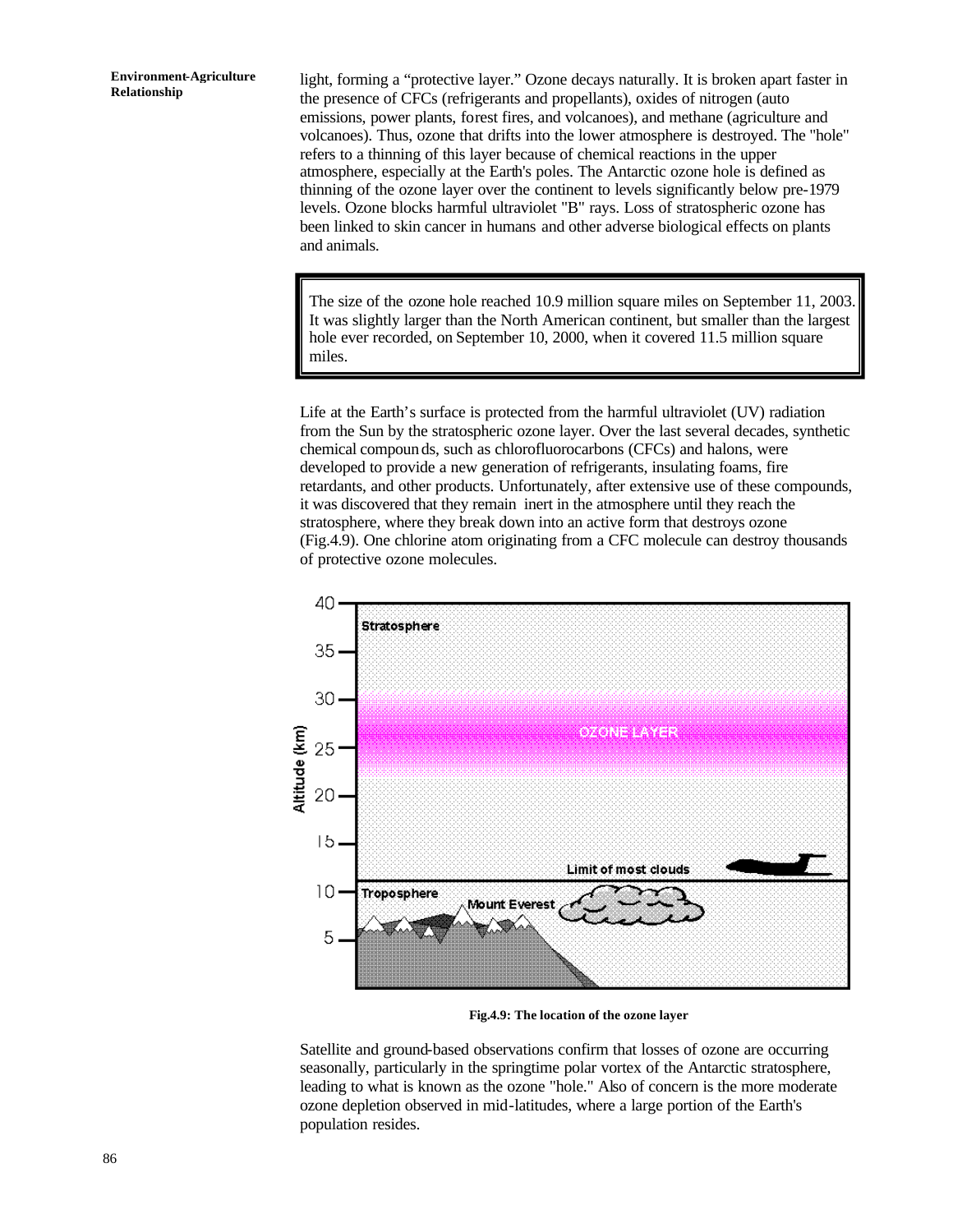A one percent reduction in ozone concentration in the upper atmosphere results in **Agriculture Agriculture** roughly a two percent increase in the amount of harmful UV-B radiation that reaches the earth's surface. This will have substantial negative impact on growth and yield of terrestrial plants as well as the health of many organisms that inhabit our planet including humans and animals.

- For every 1% decrease in stratospheric ozone, non melanoma skin cancers are predicted to increase by about 3%, and the mortality rate due to malignant melanomas among light skinned populations is expected to increase by roughly 1%.
- Increased UV-B radiation reduces the ability of the body's immune system to fight foreign substances that enter the body through the skin. It is also associated with various diseases of the eye, such as cataracts and deterioration of the cornea and retina in both humans and animals.
- Increased UV-B radiation negatively affects the growth of terrestrial plants, including many agricultural crops. It also penetrates the ocean surface and can damage fish larvae and juveniles. Studies performed in Antarctica during the appearance of the springtime ozone hole have shown that these short duration increases in UV-B radiation are already having an effect on natural populations of tiny microscopic plants called phytoplankton, which form the base of the ocean's food web. Reduction in the productivity of marine phytoplankton can have broad ranging implications for the entire marine ecosystem.

UV-B can damage plant and animal life on earth. More UV-B reaches the earth as ozone levels decline because stratospheric ozone is the primary absorber of UV-B. This thin blanket shields us from the sun's harmful rays.

High levels of UV-B radiation (280 to 320 nm wavelength) are responsible for many biologically harmful effects in both plants and animals.

Increasing UV-B irradiance and irradiation time decrease photosynthetic activity (thus production) in seedlings of common crops like radish (*Raphanus sativus*), soybean (*Glycine max*), bean (*Phaseolus vulgaris*), and loblolly pine (*Pinus taeda*). Also UV-B causes these plants to increase their flavonoid leaf content (apparently protective pigments). Furthermore, as the UV-B/photo synthetically active radiation (PAR) ratio increases with decreasing total irradiance (for instance, with increasing cloud cover), low radiation levels are potentially dangerous to some plants even though the UV-B levels may seem negligible. In the beginning of this decade, the US Environmental Protection Agency and International Rice Research Institute have initiated a cooperative programme to investigate the effects of UV-B and global climate change on rice. Rice is the world's most important food crop which responds to both UV-B and climate change.

We now summarise the contents of this unit.

# **4.5 SUMMARY**

- Environmental factors that affect agriculture directly and indirectly include drought, salinity and global climate changes. **Moisture and salinity stresses** significantly affect agricultural productivity.
- **Climate change** affects agricultural production and productivity. In particular, accumulation of greenhouse gases (GHGs) leads to rise in temperature and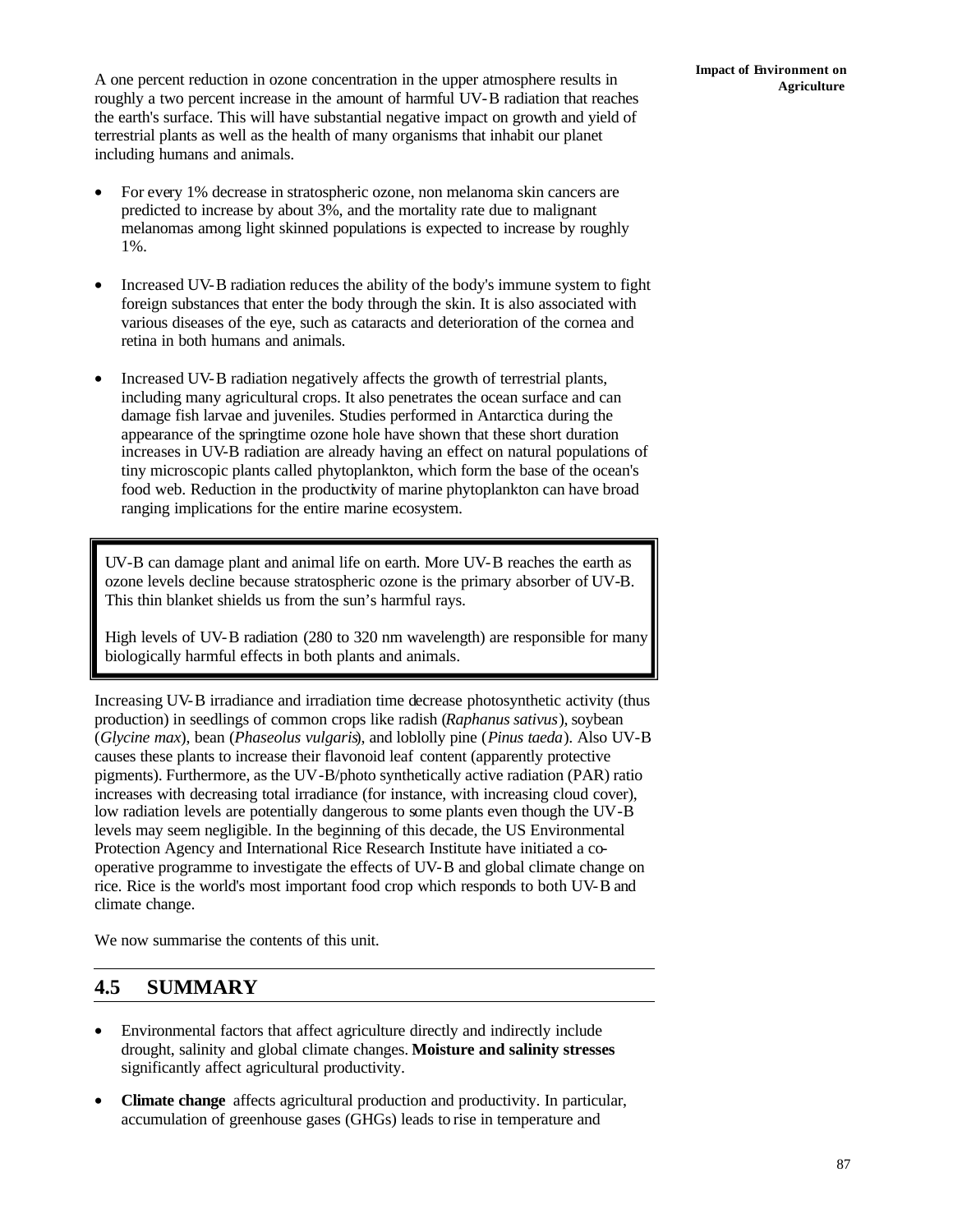influences agriculture. Rising atmospheric  $CO<sub>2</sub>$  on agricultural productivity is a subject of detailed investigation.

- When increased variability is included, significant increases in the variability of food supplies are foreseen. This leads to many concerns that need to be addressed by the International community:
	- o Perception of increased risk may discourage adoption of new technologies and slow the growth of agriculture,
	- o Diversification of crop production system,
	- o Higher instability of food supplies on regional basis,
	- o Frequent droughts and floods over larger areas,
	- o Increased destabilizing effects of agricultural prices on food production and consumption.
- The **depletion of ozone (O<sub>3</sub>) layer** allows the penetration of harmful UVradiations through the atmosphere. This affects crop production and human health.

# **4.6 TERMINAL QUESTIONS**

- 1. What is environmental stress? Name various sources of stress for plants. Describe two major environmental stresses in plants.
- 2. Describe sources and sinks of greenhouse gases (GHGs).
- 3. Explain the impact of ozone layer depletion on agriculture.

#### **REFERENCES**

- 1. Brinkman, R. (1995). 'Impact of climatic change on coastal agriculture'. In: "Climate Change Impact on coastal habitation", Edited by Doeke Eisma, Lewis Publ., 235-245.
- 2. CZMS, (1990). "Strategies for adaptation to sea-level rise". Published for IPCC, Geneva, by Ministry of Transport, Public works and Water management, The Hague, Netherlands. 122 pp.
- 3. Coastal Zone Management System (CZMS), 1992. "Global Climate cha nge and the rising challenge of the sea". Published for IPCC, Geneva, by Ministry of Transport, Public works and Water management, The Hague, Netherlands. 35 pp and 5 appendices.
- 4. Downing, T.E., (1991). "Assessing socio-economic vulnerability to famine: frameworks, concepts and applications". FEWS Working Paper 2.1. USAID, Washington. 102 pp.
- 5. Downing, T.E., (1992). "Climate change and vulnerable places: global food security and country studies in Zimbabwe, Kenya, Senegal and Chile". Res. Rep. N. 1, Envir. Change Unit, Oxford,  $x + 54$  pp.
- 6. Factbook, (1997). "The World Factbook 1996

http://www.odci.gov/cia/publications/nsolo/wfb-all.htm

- 7. FAO, 1997. "Seawater intrusion in coastal aquifers. Guidelines for study, monitoring and control". FAO Water Reports N. 11, Rome. 152 pp.
- 8. Fedra, K., L. Winkelbauer and V.R. Pantalu, (1991). "Expert systems for environmental screening. An application in the lower Mekong basin". IIASA report RR-91-19, Laxenburg, Austria. 169 pp.